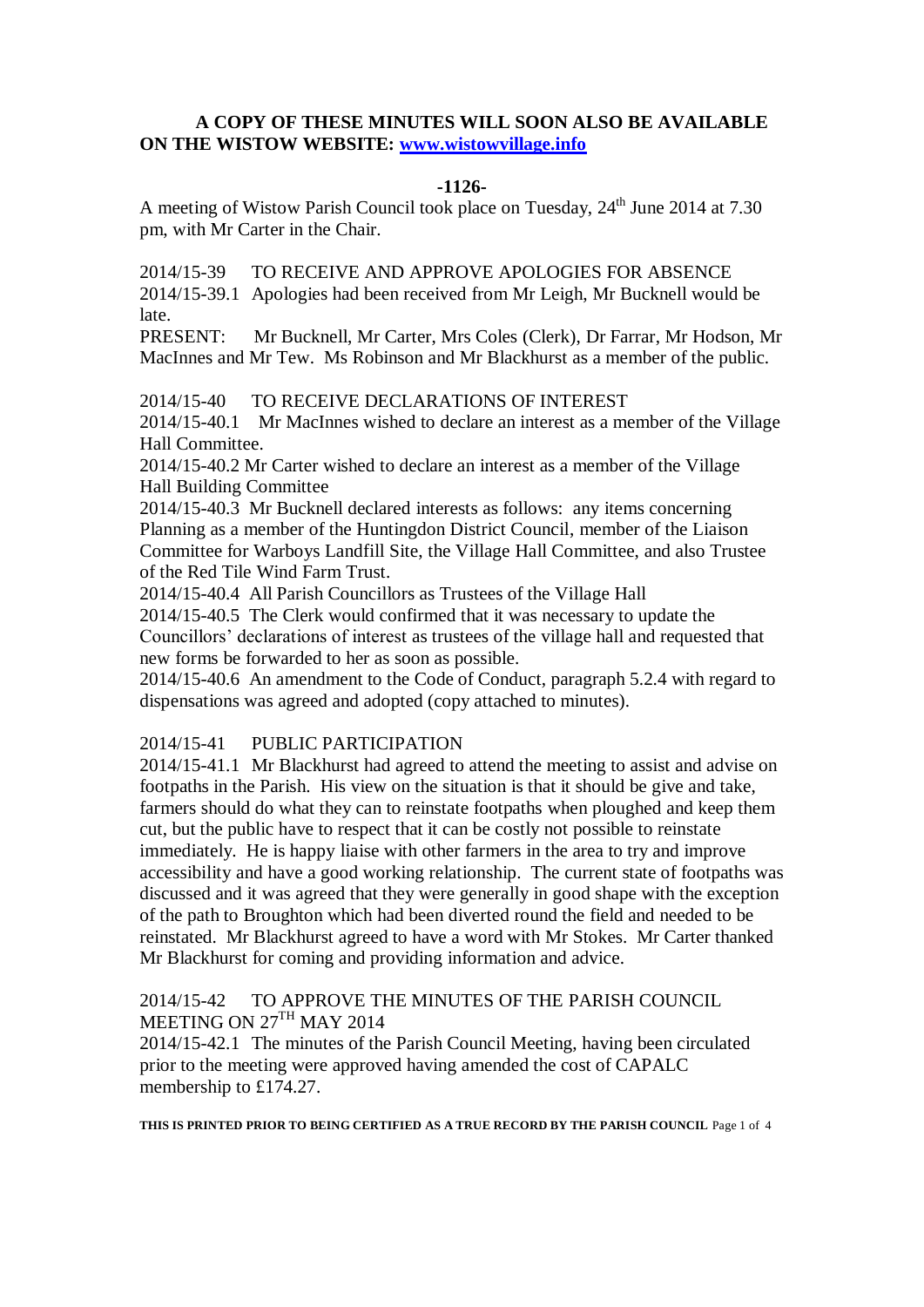#### -1127-

### 2014/15-43 MATTERS FOR INFORMATION ONLY

Items 1 to 6 listed on the agenda were noted with no further comments

# 2014/15-44 POLICING MATTERS

2014/15-44.1 Speedwatch sessions had been too difficult while the streetlight work was in progress. They would resume once completed.

2014/15-44.2 There is a new police website and facebook page for St Ives and Ramsey policing where updates can be found.

2014/15-44.3 The main priority from the Forum was speeding through villages. Bury do not have a Speedwatch team as yet.

2014/15-44.4 The Clerk had booked the village hall for 10 am on  $12<sup>th</sup>$  July and PCSO Jill Tiernan, Mr Bucknell and Mr Tew will attend the surgery.

### 2014/15-45 REPORTS FROM COUNTY AND DISTRICT COUNCILLORS

2014/15-45.1 Mr Tew reported that County had won £2m for pot hole repairs, making a total available of £3.95m. There is a patching order for Wistow Toll and problem areas have been marked in the village. The road from Abbots Ripton to Upwood is being sealed. The old hospital site at Upwood has been sold with 60 further houses being planned

2014/15-45.2 Mr Bucknell reported that a list of Senior Officers at HDC had been released. Wind Farm Policy had now been approved for Huntingdonshire but the specification for large, medium and small had to be defined. He asked that a thank you letter be sent to the Red Tile Wind Farm Trust.

### 2014/15-46 FINANCE

a) to approve the financial statement and cashflow prediction for 2014/15 2014/15-46.1 This had been circulated to Councillors present prior to the meeting and was unanimously agreed.

b) to approve payment of outstanding amounts :

| £200.00 |
|---------|
| £231.89 |
| £700.48 |
| £ 98.97 |
|         |

Thanks are recorded to Mr MacInnes for his hard work preserving the playground equipment and benches in the village.

c) Change of signatory documents had been signed.

### 2014/15-47 CORRESPONDENCE

2014/15-47.1 No donation would be made to EACH.

2014/15-47.2 There were no volunteers to attend the timebanking presentation. Mr Tew explained that this would generally concern the care of the elderly and that people with the right skills were being encouraged to give their time, to accumulate credits whch could be used, for example, at local amenities. It was suggested that this could be looked at under the Parish Plan.

2014/15-47.3 No further action regarding Local Works.

**THIS IS PRINTED PRIOR TO BEING CERTIFIED AS A TRUE RECORD BY THE PARISH COUNCIL** Page 2 of 4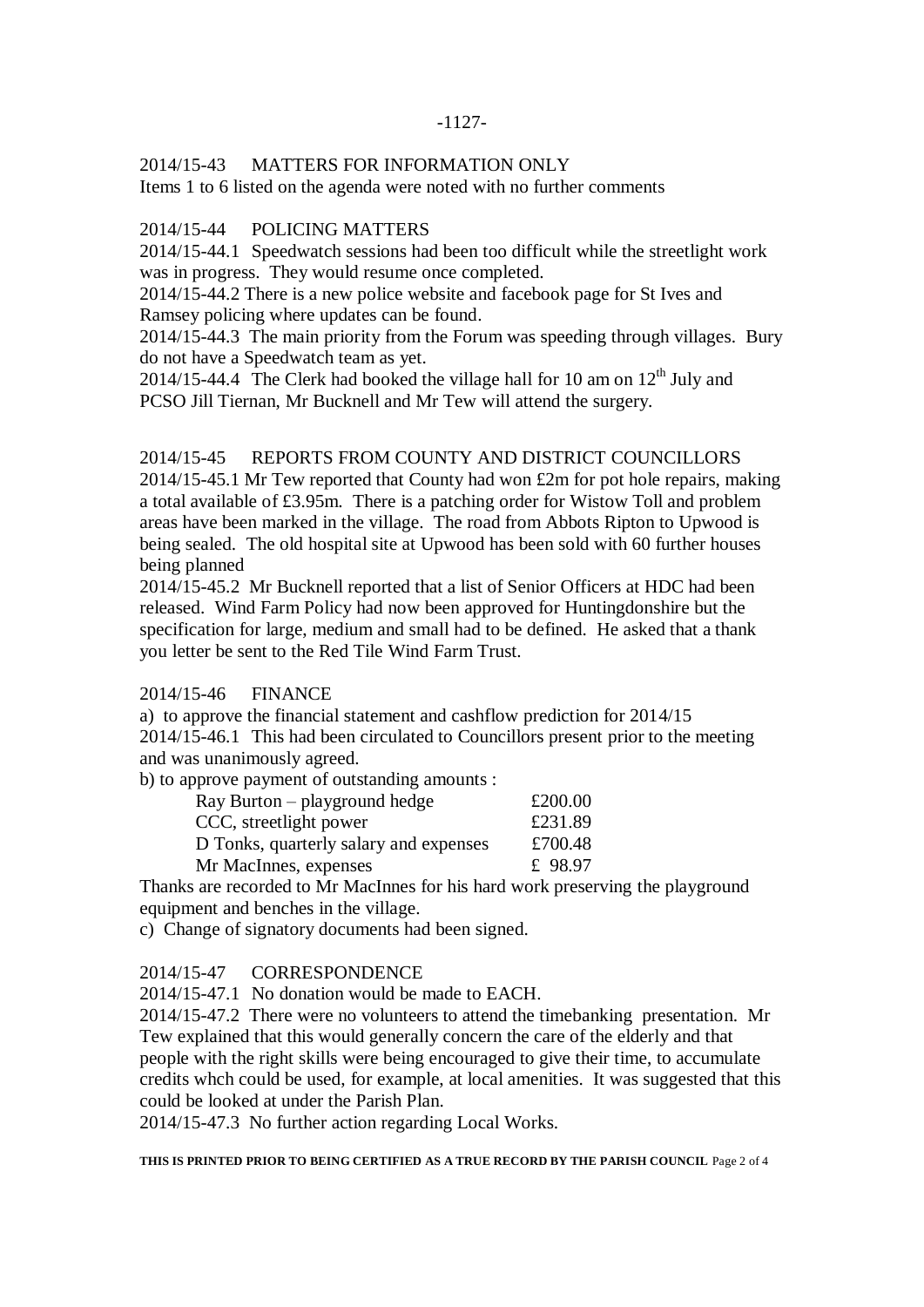#### -1128-

# 2014/15-48 TO CONSIDER ANY PLANNING APPLICATIONS RECEIVED 2014/15-48.1 None received

# 2014/15-49 HIGHWAY WARDEN'S REPORT

2014/15-49.1 With regard to the MVAS, National Grid survey outstanding, the Clerk had been chased by SWARCO and had asked them to look a their quote.

2014/15-49.2 Mr Tew had chopped back some foliage to uncover the priority sign at the bridge.

2014/15-49.3 No application would be made this year to the Local Highway Improvement Initiative.

### 2014/15-50 MAINTENANCE ISSUES

2014/15-50.1 Mr MacInnes had applied weed killer around the aerial runway. Fergusons had applied some weed killer to reduce the amount of strimming necessary but it was very hit and miss. The Clerk would investigate. 2014/15-50.3 Playground inspection rota – Mr Leigh July.

### 2014/15-51 CHURCH YARD TIDYING

2014/15-51.1 It was agreed that the Church yard would benefit from clearing ivy and overgrowth from the headstones. The Clerk would liaise with the PCC and WIB.

### 2014/15-52 STREETLIGHTS

2014/15-52.1 The new streetlight inventory has been added to the manual.

2014/15-52.2 It was agreed that it would make sense to remove PC1. The Clerk and Dr Farrar would progress.

2014/15.52.3 Balfour Beatty were three weeks into their six week project with the new streetlights, no feedback had been received.

# 2014/15-53 PARISH PLAN ACTION PLAN WORKING PARTIES FEEDBACK AND UPDATE

a) Litter – Mr MacInnes, nothing to report.

b) Countryside – Mr Hodson, was pleased with Mr Blackhurst's visit and would liaise with him in the future.

c) Village Hall, Mr MacInnes, a spreadsheet of the costs of new village hall versus refurbishment of the old would be circulated for everyone to see. Mr Bucknell suggested that we have a formal, minuted decision at the next meeting regarding the sale of the existing hall and the proceeds thereof, should this be the chosen route. It was also apparent that there was some difficulty obtaining grant aid.

d) Parish Plan Review – Dr Farrar, Mr Bucknell, Mr Carter – ongoing

2014/15-54 ITEMS FOR WISTOW WARBLER AND WEB SITE 2014/15-54.1 The next Warbler had been printed but not distributed, it was agreed to pay Parrott Print's bill for £45.

2014/15-55 MONTHLY AUDIT – NOMINEE FOR NEXT MEETING 2014/15-55.1 Mr Carter is our auditor for this month, Mr Bucknell for next.

**THIS IS PRINTED PRIOR TO BEING CERTIFIED AS A TRUE RECORD BY THE PARISH COUNCIL** Page 3 of 4